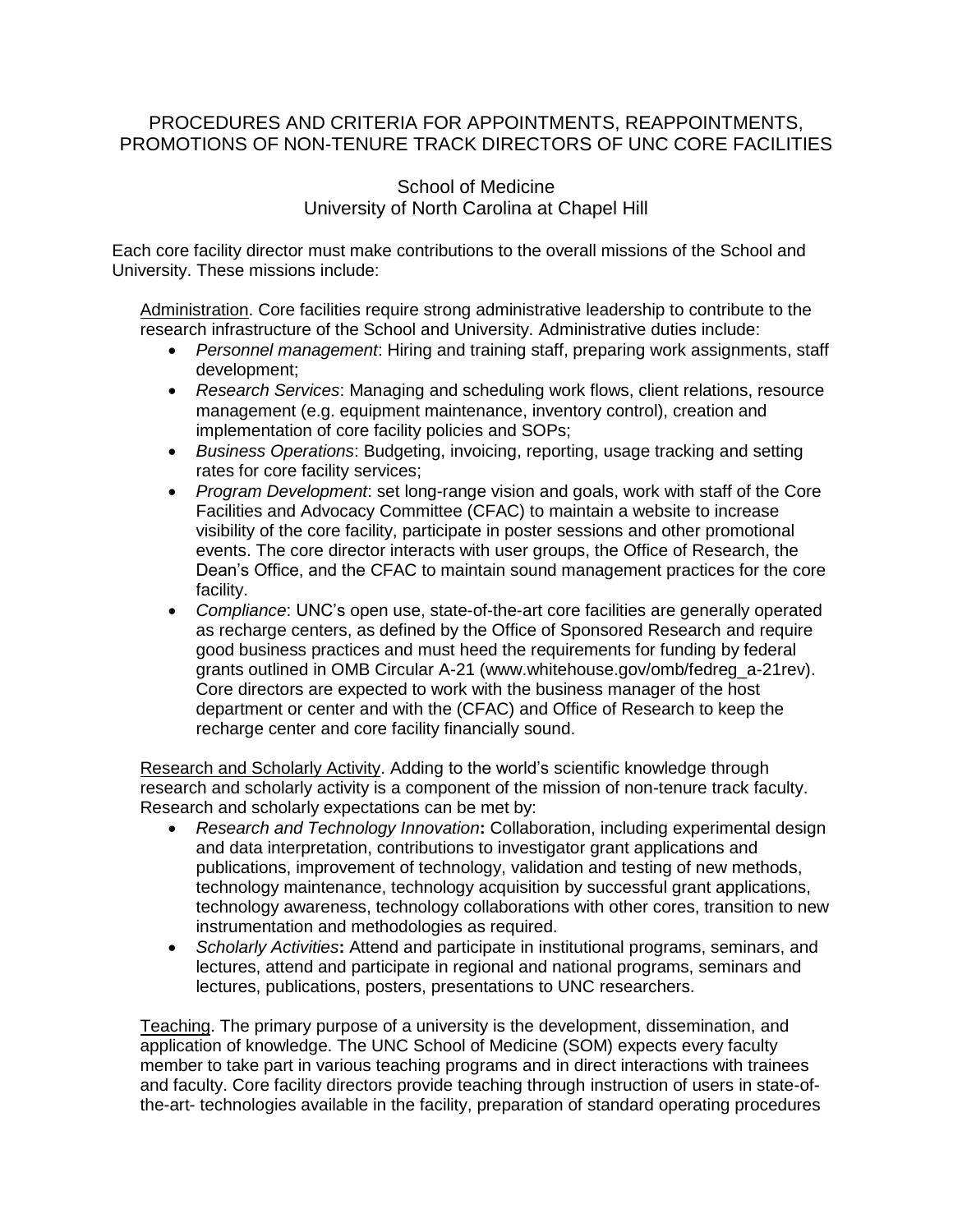for the facility, presentation of short courses, participation in seminars and workshops designed to educate researchers in the technologies available in core facilities as well as educating researchers through the Core Facilities Website (http:www.med.unc.edu/corefacilities).

Professional characteristics of all candidates for core director positions that will be considered in appointment, reappointment, and promotion recommendations and decisions include general professional attainments (e.g. education and training, experience, accomplishments, potential for growth and achievement), and personal qualities (e.g. integrity, judgment, leadership, initiative and creativity, industry, self-reliance, and attitude).

All University and legally defined dimensions of difference are excluded from the criteria for any appointment or promotion decisions or recommendations.

Fixed-term appointments are for the period of the appointment only and may be extended by reappointment for another fixed term at the discretion of the appointing academic department.

A tenure-track faculty member can serve as a faculty core director position. This is usually an advisory and oversight position in a highly technical core facility with a full time core director or core manager. The position serves in addition to normal faculty responsibilities and accounts for usually no more than 20% time and effort, but can be adjusted by discussion with the department chair.

Core directors are members of diverse departments and centers throughout the SOM. To aid the department/center with analysis of achievement, core directors will submit annually to their department/center an updated curriculum vitae in an acceptable format and an annual report of his/her activities. These documents are designed to provide a report of the teaching, scholarly and professional activities of the faculty member and will be used by the Chair when considering faculty reappointment and promotion. Core directors should carefully document achievements and measures of excellence in the area of competency (be it teaching, research, or administration) on which the core director chooses to be judged for promotion. Core directors will also respond to annual surveys from the Office of Research to help determine annual needs of the core facility under their direction.

### APPOINTMENTS AND PROMOTION

In all cases of initial appointment as fixed-term faculty core director, an ad hoc faculty search committee, composed of major faculty users of the core facility, other core-facility directors, plus the appropriate associated CFAC member, is established and charged by the Chair to conduct an open and wide search for candidates with expertise in the area specific to the needs of the core facility. The position is advertised and listed according to equal opportunity policies of the University. The search committee receives curricula vitae and reviews qualifications of candidates, interviews the most qualified candidates, utilizing, as needed, appropriate advice from the CFAC. Each candidate who is interviewed will give a presentation to the search committee (if desired by the committee) and interested users of the technology or more widely to the Department. After due deliberation, the search committee in consultation with the CFAC submits its recommendation(s) for the appointment. The assembled departmental full professors review the credentials of the candidate and make their recommendation to the Chair. The Chair makes a decision about the appointment.

Excellent management skills are required of all core facility directors. Management of the core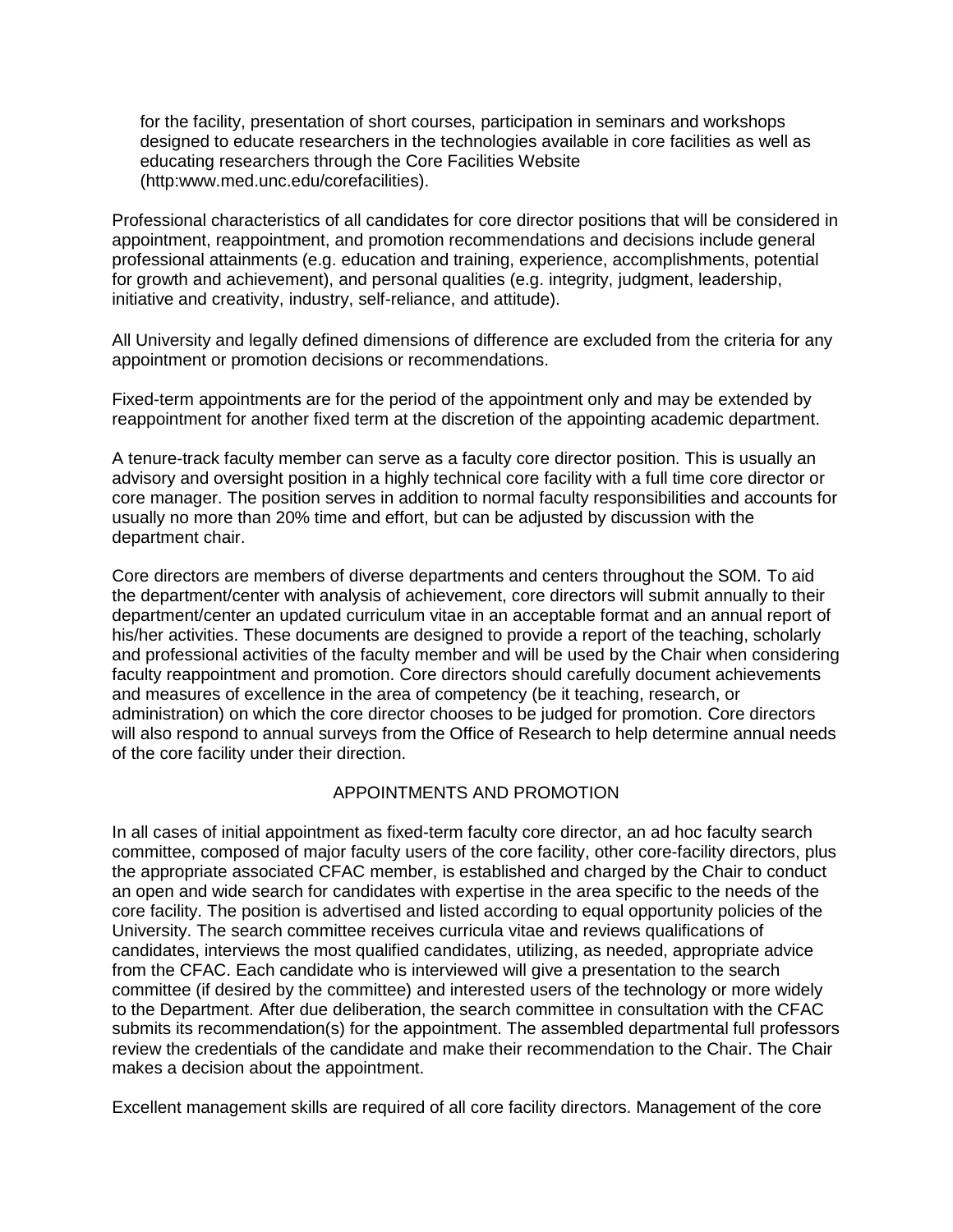facility is a major component of the core director's effort. The core director will work with the department business manager and the business coordinator in the Office of Research to maintain the finances of the Recharge Center, avoid running deficits, invoicing in a timely manner and working with the Office of Sponsored Research (OSR) to correctly set prices for services. Management skills will be determined from surveys of and discussions with core facility users, core facility personnel, as well as observation of how the operation of the core facility achieves the mandate to be financially self-sufficient, maintain state-of-the-art technologies, serve the need of its user base, and educate UNC researchers about the services of the core facility.

Excellence in research may be demonstrated by introduction and validation of new technologies in the core facility, as well as authorship on papers and participation on grants. Upper level core directors should have gained recognition by their peers at UNC and at local and regional institutions. Examples of evidence that will be evaluated to determine the stature of core director faculty include: comments of internal reviewers, contributions to research at UNC as measured by contributions to and authorship on publications, acquisition of extramural funding for equipment and scholarly endeavors.

Contributions to teaching are required of all core facility directors. An assessment of teaching is required as part of any recommendation for reappointment or promotion. Each core director must maintain a teaching portfolio with required elements including 1) documentation of teaching activities, 2) reflective statement and 3) faculty and learner evaluations of teachings. The teaching requirement may be fulfilled by training researchers in new technologies available in the core facility, training core facility staff, participation in seminars and workshops designed to educate researchers about core facilities, participation in undergraduate and graduate courses, and significant contributions to the core-facilities website that serves to educate users of the core facility.

#### **Initial Appointments:**

All appointments are subject to the relevant policies of the School and University (see Policies and Regulations Governing non-tenure track fixed-term appointments in the University of North Carolina at Chapel Hill for further details:

http://www.med.unc.edu/www/administration/files/SOMAPT.pdf).

*Manager.* Not all core facilities at UNC require a faculty-level leader. On the other hand, a large, highly technical core facility may require a manager to help the core director administer the core facility. A non-faculty manager may or may not have a Ph.D. or M.D. and may lack the level of experience and expertise typical of level-1 core directors. Managers are initially appointed for a probationary period of one year, after which the manager (equivalent to fixed-term instructor) is either reappointed for a one-year term, or terminated.

*Core Director 1***.** Initial appointment as core director 1 is for a probationary period of two years and if promotion does not occur within that time, may be renewed for a period of three years (depending on the availability of funds to support the position), after which the core director 1 (fixed-term assistant professor) is reappointed for successive three-year terms, promoted to core director 2 (equivalent to associate professor), or terminated. Promotion can be considered at the end of any succeeding three-year term if recommended by the Chair. Only candidates who give indication of becoming outstanding core directors are considered for promotion.

*Core Director 2.* Core-director faculty candidates who display promise of becoming outstanding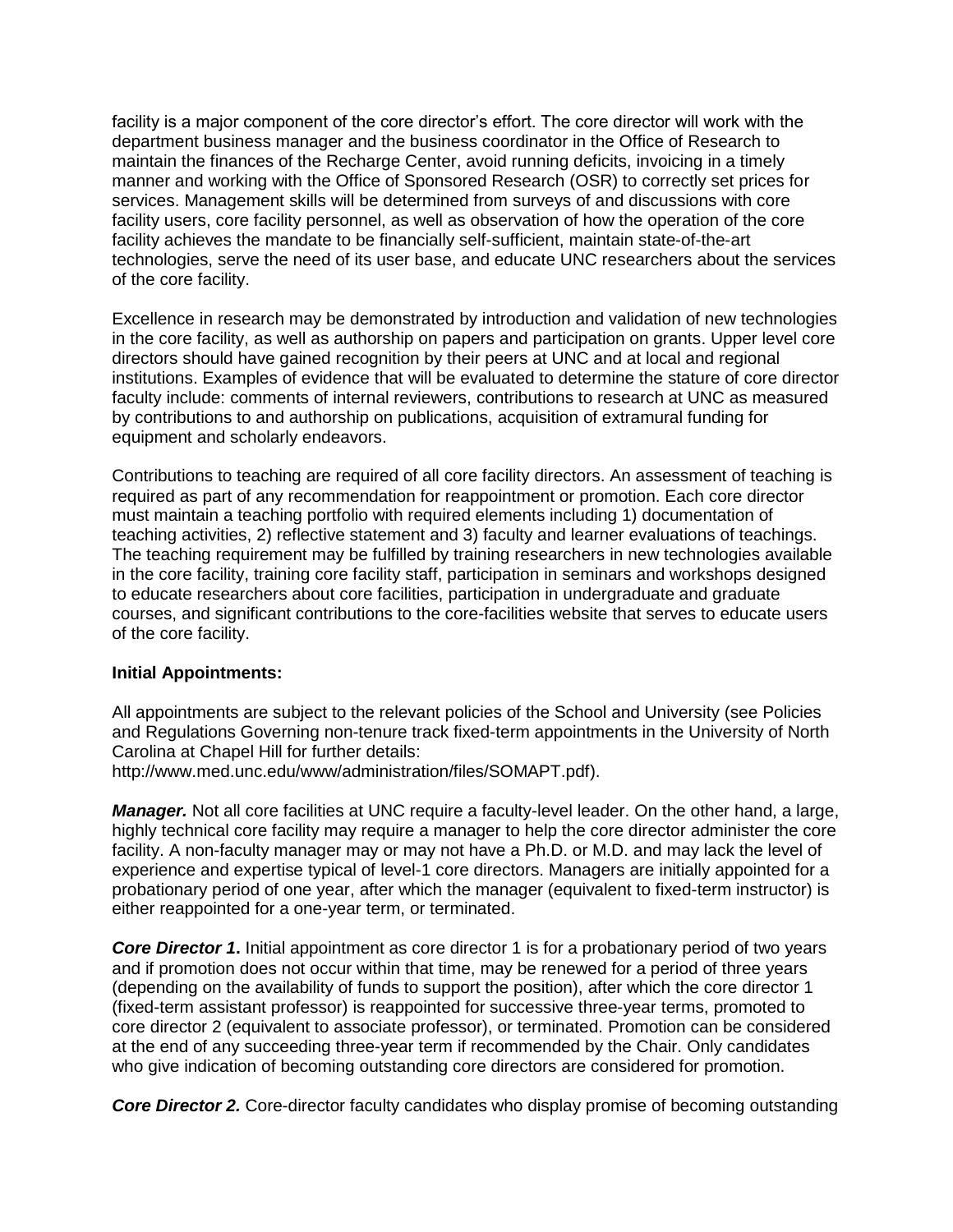core directors, and whose accomplishments are equivalent to other level 2 core directors in the Department or at similar core facilities at UNC, may be appointed initially as core director 2 (fixed-term associate professor) for a term period of two years. A general criterion for becoming core director 2 is internal recognition for contributions to the research endeavor at UNC, evidence of strong management of a core facility, evidence of teaching contributions. The individual may be reappointed for successive 3-year periods (depending on the availability of funds), promoted to the next level, or terminated.

*Core Director 3.* Initial appointments as core director (fixed-term full professor) are rare. Because initial appointment may carry a heavy commitment of resources, such appointments are made only after it is ascertained that the individual is a scholar-scientist that brings much needed expertise in a particular technology.

### **Promotion:**

When promotion is being considered, an ad hoc faculty committee (composed of faculty of at least associate professor or core director 2 rank) appointed by the Chair fully reviews and discusses teaching, research, management and business activities, internal support letters, and curriculum vitae of the candidate. The assembled departmental full professors then review the committee report concerning the promotion in consultation with the CFAC, and a vote is taken regarding any recommendation. The Chair may take this advice in making a recommendation to the Dean of the SOM.

*Promotion of Core Director 1 to Core Director 2.* Core directors are expected to successfully administer the technology, management and business requirements of the core facility. In addition, to qualify for promotion, the individual is expected to contribute to one or more of these four areas: a) teaching, b) research, c) clinical service, or d) administration. A general criterion for becoming a core director 2 is regional recognition for scholarly accomplishments in the major field of endeavor. If research is an area emphasized, it must be shown that the individual has contributed to research at UNC either through contributions to the research programs of others on campus as evidenced by contributions to research grants and authorship on papers (see SOM policy on authorship concerning core facility personnel). Additional weight will be placed on development of the individual's own scholarly research that has attracted external funding and recognition. Clinical services and teaching must be carried out at a level that makes a contribution to the service requirements or teaching goals of the Department and UNC. Included in the materials assessed in evaluating the merit of a faculty promotion to core director 2 are letters from experts at UNC who review and comment on the candidate's performance. The assembled full professors of the Department review recommendation for promotion. The Chair may take this advice in making a recommendation to the Dean of the School of Medicine.

A core director 1 may request to be reviewed for promotion to core director 2 after consultation with the department chair and the CFAC. First opportunity for review occurs before the conclusion of the first reappointment at this level at a time agreed to after discussion with the Chair. The individual may be promoted, reappointed at the same level, or terminated. A core director 1 may be reviewed for promotion to core director 2 during the fifth year in that rank, and every third year thereafter at that rank after consultation with the Chair and with the CFAC.

*Promotion of Core director 2 to Core Director 3.* Promotion to core director 3 is recognition of a substantial position of leadership, and includes contributions to teaching, research, and administration within the department and UNC. Leadership may be demonstrated by work on committees that further the research or clinical aims of the Department and SOM. Assessment